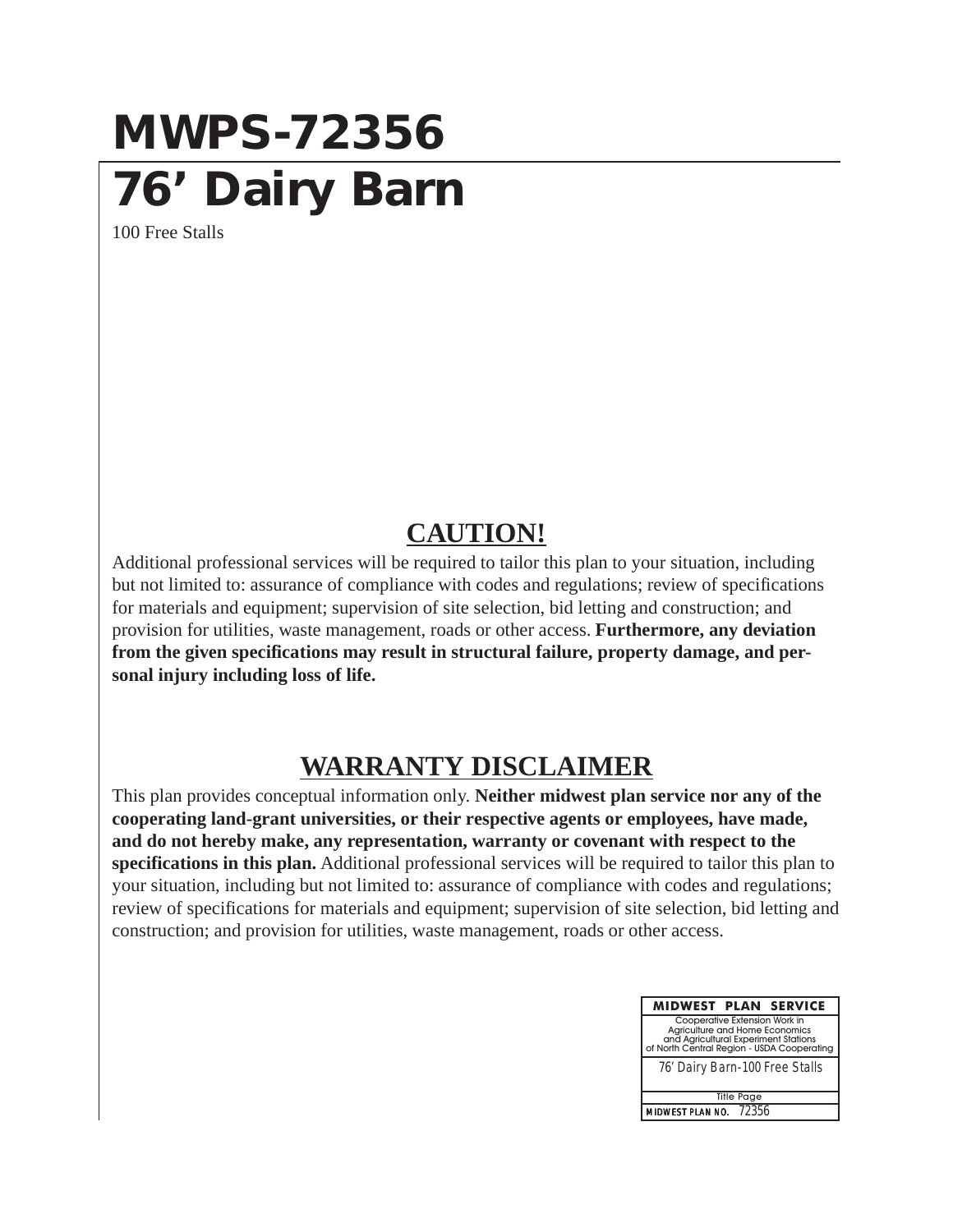

Pages 485 similar to pages 485 of 72352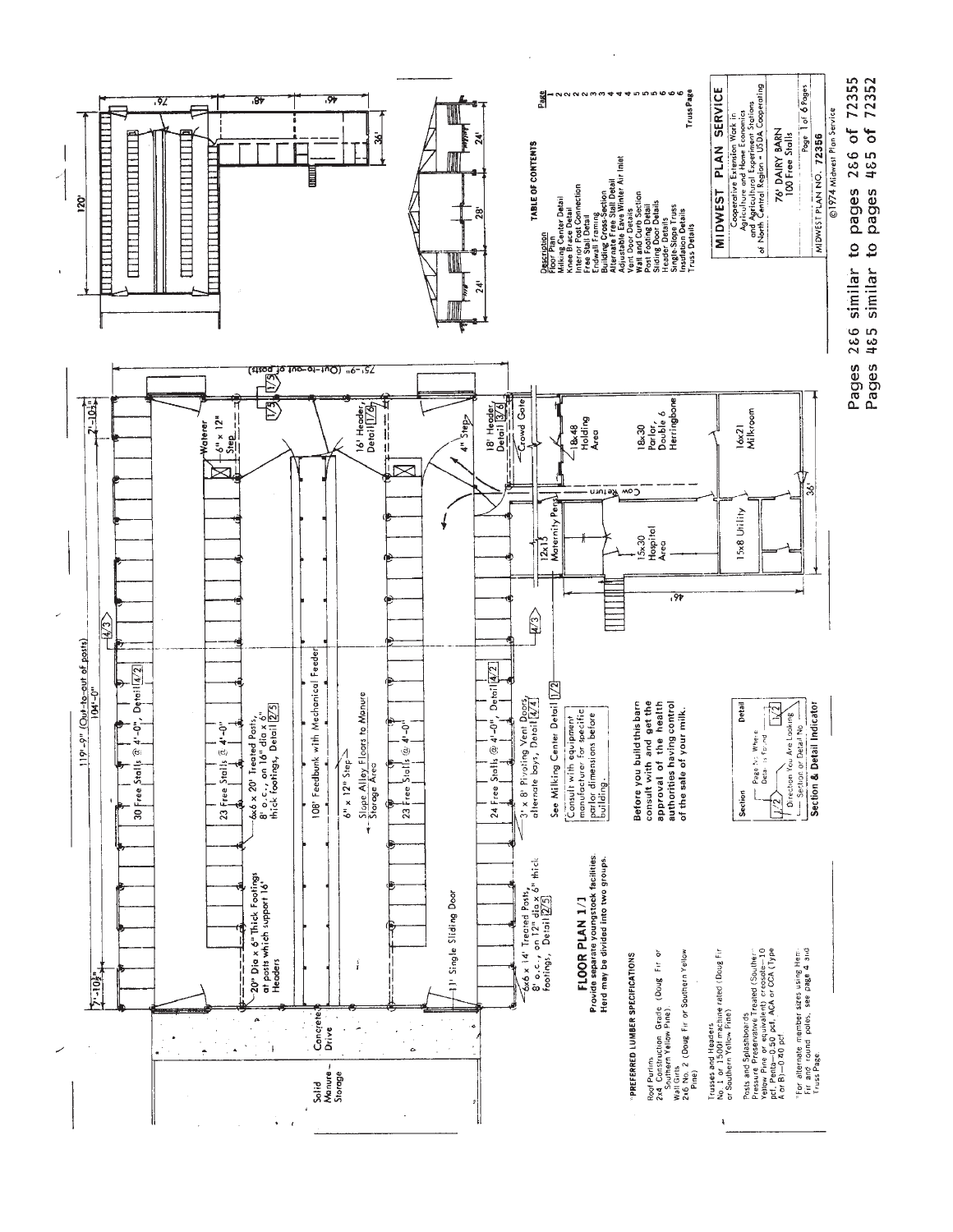

 $24$ 

 $4 - 0$ 

┪┷

Ť

 $\frac{81}{4}$ 

 $9 - 0$ "

À

 $\overline{1}$ 

ÿ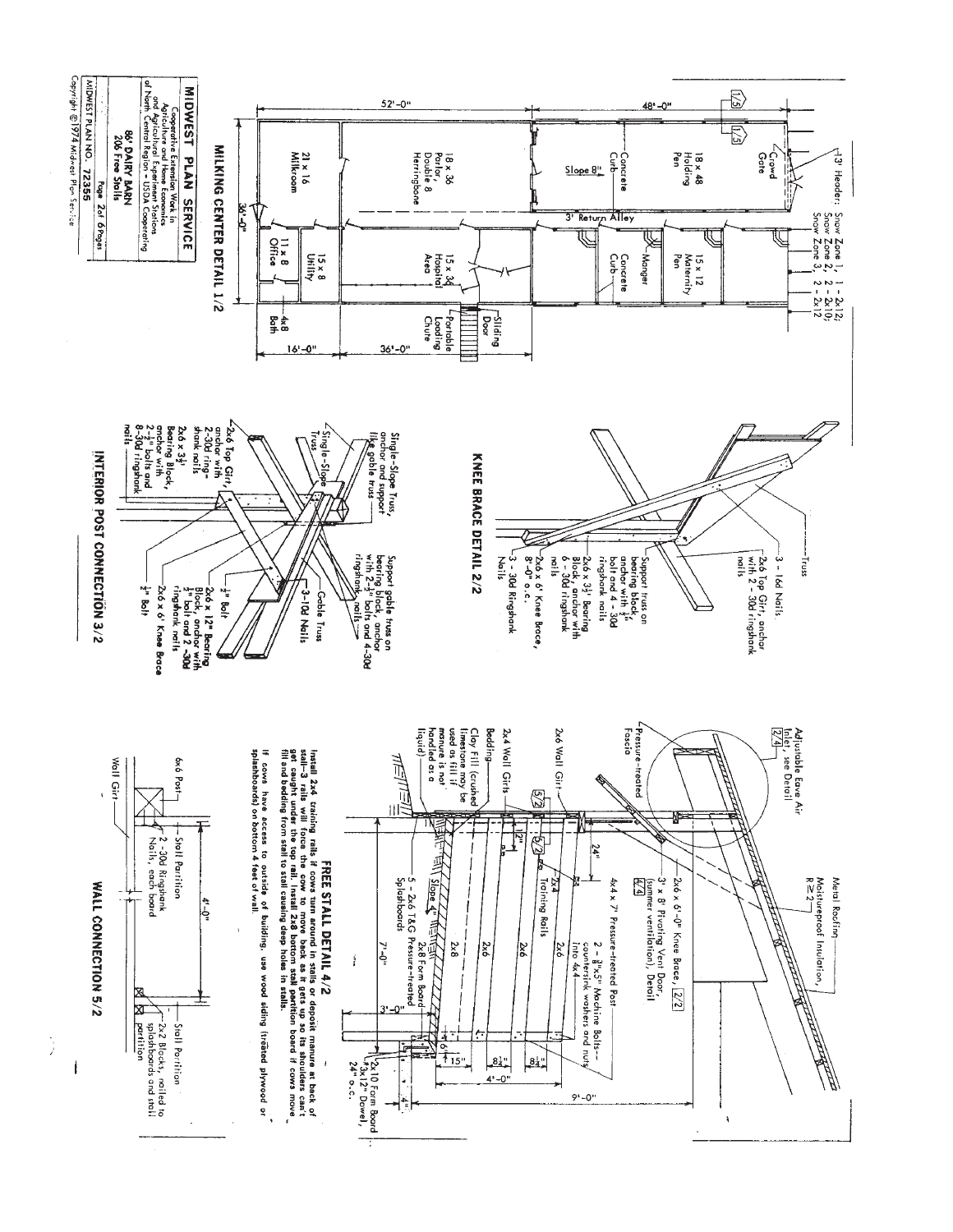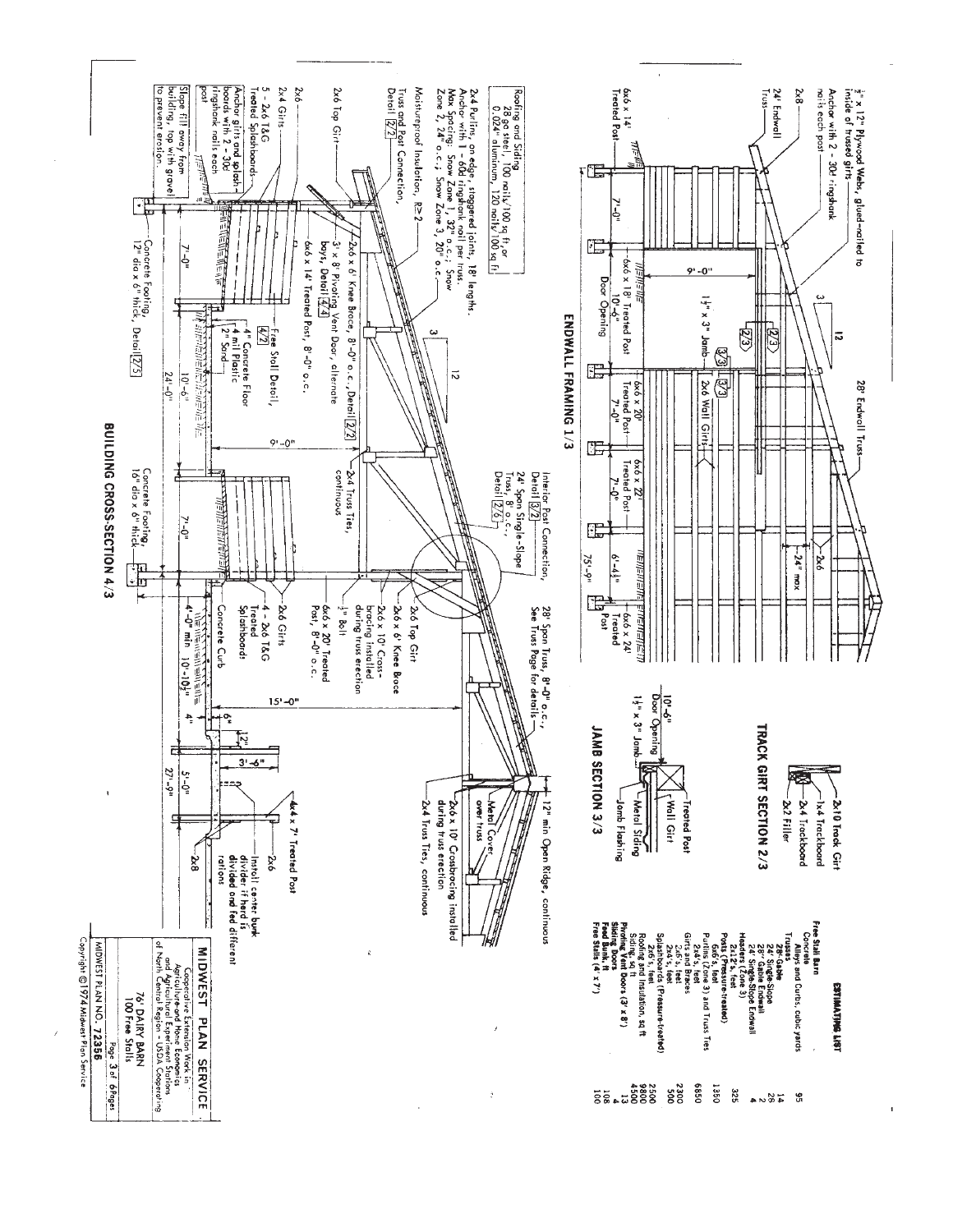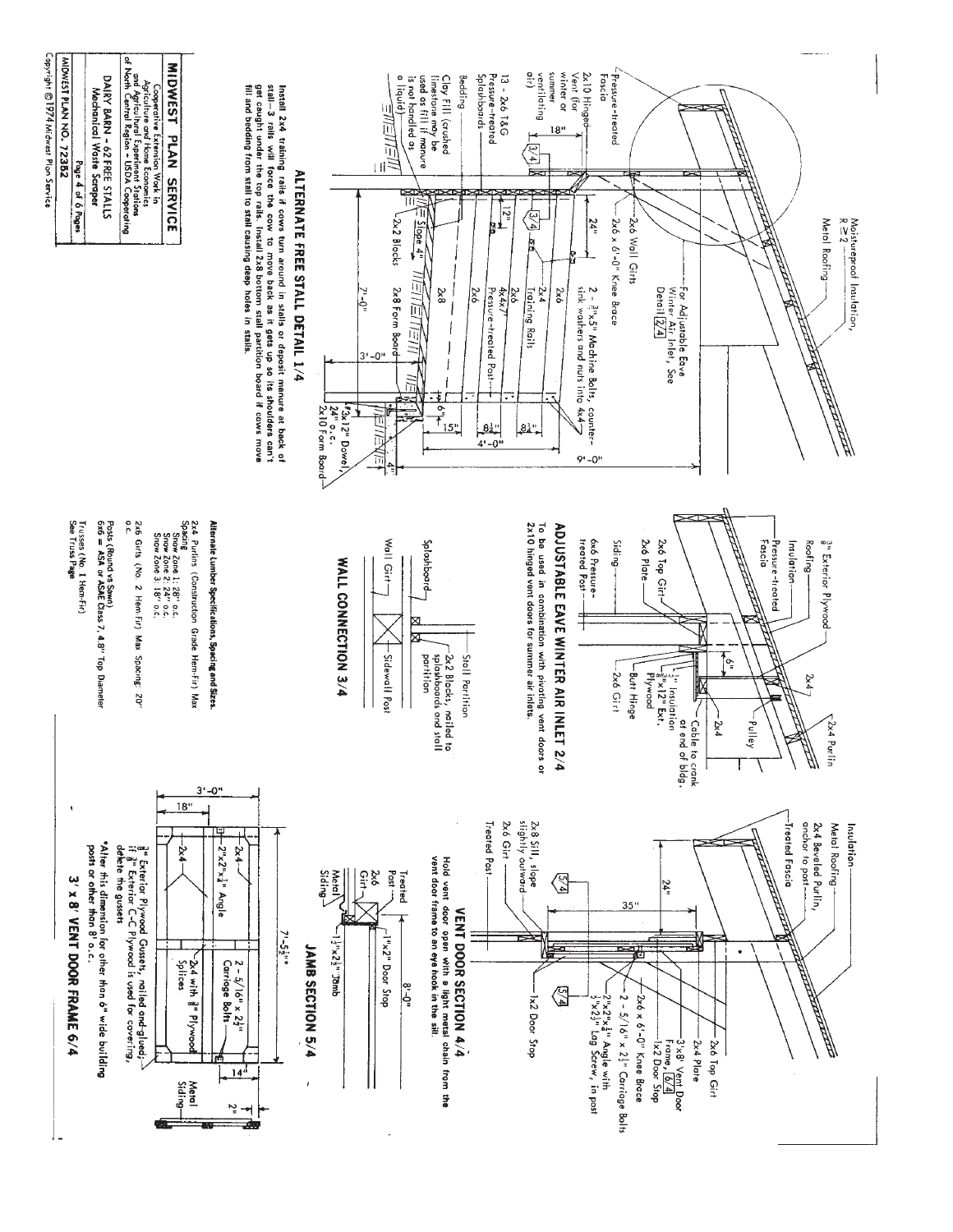